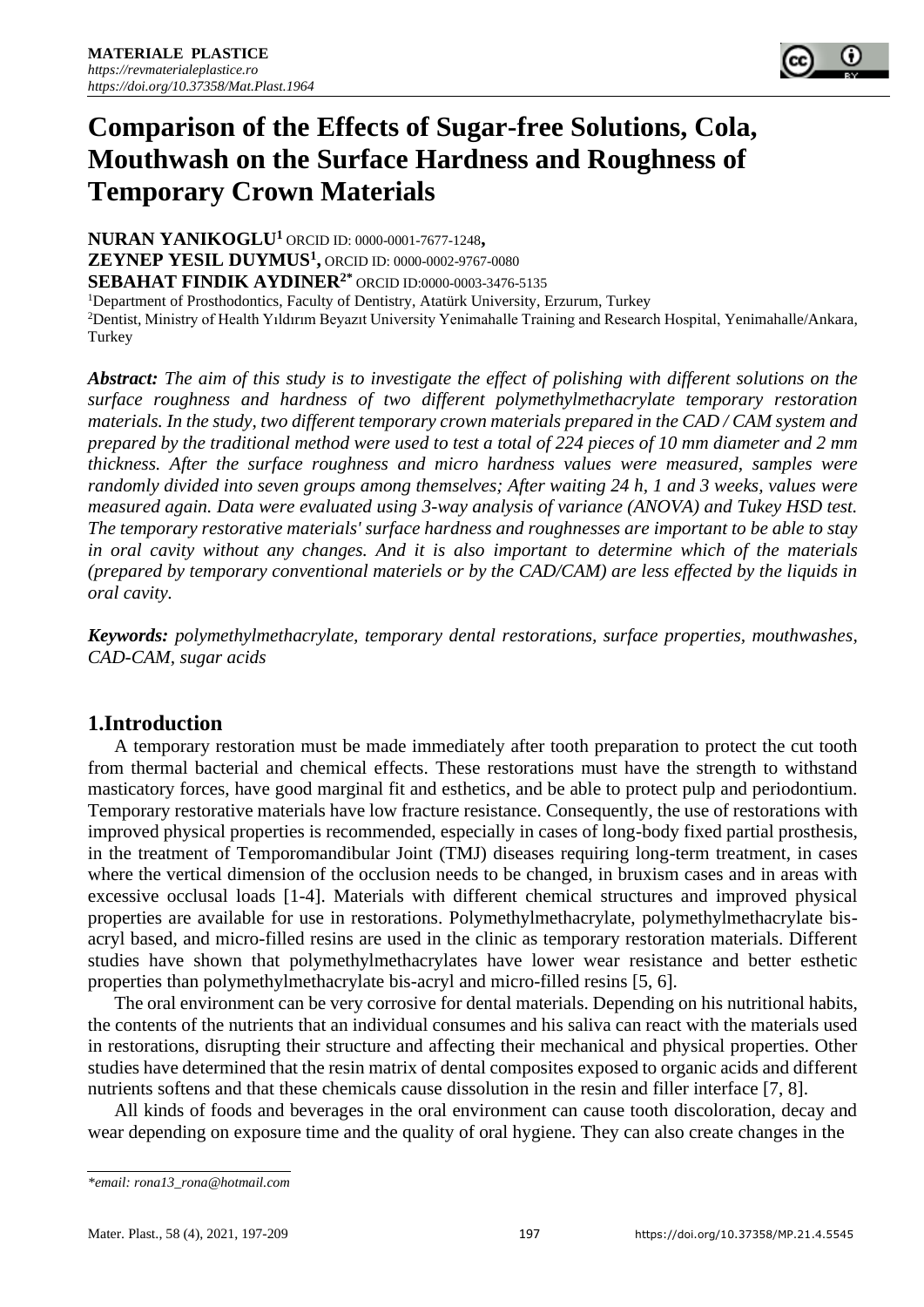surface of restorative materials. Beverages, including water, can cause changes in micro-hardness, surface roughness and permeability as well as discoloration and reduced quality in restorative materials [9].

Surface hardness [10, 11] and surface roughness [12], which can be affected by various physical and chemical factors, should be considered in terms of the physical properties of restorative materials [10, 11]. Surface roughness, which can cause plaque retention and discoloration, also reduces clinical life [12, 13]. Polishing is applied to the surfaces of restorative materials to reduce surface roughness as much as possible. Surface roughness, which is the two-dimensional parameter of the material surface, can be measured with a device called a profilometer and expressed numerically [14].

The ability of a material to resist local deformation is defined as hardness [15]. In hardness tests performed by applying pressure for a certain time and with a certain amount of force on the surface of the material, the hardness value is calculated according to the depth and area of the trace created by the pressure. The hardness of the material changes inversely with the size of the trace; the hardness increases as the size decreases and decreases as the size becomes larger. The resulting measurements are expressed with the formula 'load/area' [16].

The *pH* in the mouth can drop to 5.5 with sugar consumption and it is recognized that this situation increases the microorganisms that cause decay [17]. The effect of this acidic environment on the surface roughness and hardness of fixed temporary restorative materials needs to be evaluated.

This study aimed to examine roughness and hardness values on the polished and unpolished surfaces of fixed temporary restorative materials caused by acidic drinks such as Coke, the addition of sugar to daily beverages such as tea and coffee, and mouthwash.

The hypothesis of the study is that preparing the material using different methods, solutions, holding periods in solutions and polishing processes would affect the surface hardness and roughness of fixed temporary restoration materials.

## **2.Materials and methods**

A 10 mm diameter metal sheet with a 2 mm thick hole was used to prepare samples, which were chemically polymerized, cadmium-free polymethylmethacrylate (Imicryl Imident, Konya, Turkey). Powder and liquid were mixed at the rate of 10mL/24g for one minute in each of the molds on the metal placed on the cement glass, as recommended by the manufacturer. To obtain a smooth shape, pressure was applied lightly on the cement glass to facilitate polymerization and 112 samples were obtained.

For specimens with CAD/CAM, 112 samples were prepared from the block (Bornova, Izmir, Turkey) with one dent 10 mm in diameter and 2 mm thick. Half of the chemically polymerized samples prepared with CAD/CAM were polished in line with the manufacturer's recommendations while half were left unpolished.

After the samples were numbered, the roughness (Profilometer device Surtronic 25; Taylor Hobson, Leicester, U.K.) and microhardness (Vickers Hardness Tester; TMTeck HV1000B, TMTeck Manufacturing Limited, Beijing, China) values were measured. The average values taken with three measurements from each sample surface were used for surface roughness (Ra). Vickers hardness test was performed by applying 1.96 N force for 15 s. Samples were randomly divided into seven groups (n=8). Samples of Coke (Coca-Cola Company, Turkey), distilled water, tea with/without sugar (Lipton Yellow Label, Corlu, Turkey), Turkish coffee with/without sugar (Kurukahveci Mehmet Efendi, the TS 3117, Y. Dudullu, Istanbul) and mouthwash (Listerine® Cool Mint, Johnson and Johnson Plumbing Supplies San. and Tic. Ltd. Sti., Turkey) were kept in 100 mL plastic containers for 24 h, one week and three weeks. Subsequently, roughness and microhardness values were measured again.

The tea solution was prepared by immersing five prefabricated doses of tea in 500 mL of boiling water for 10 min. Turkish coffee was prepared by boiling 5-7 g powder in 65 mL cold distilled water for a few min. Tea and coffee with sugar were prepared by adding 10 g sugar per 300 mL of tea or coffee [18]. Distilled water was used as the control. During this study, all solutions were refreshed once a week [19].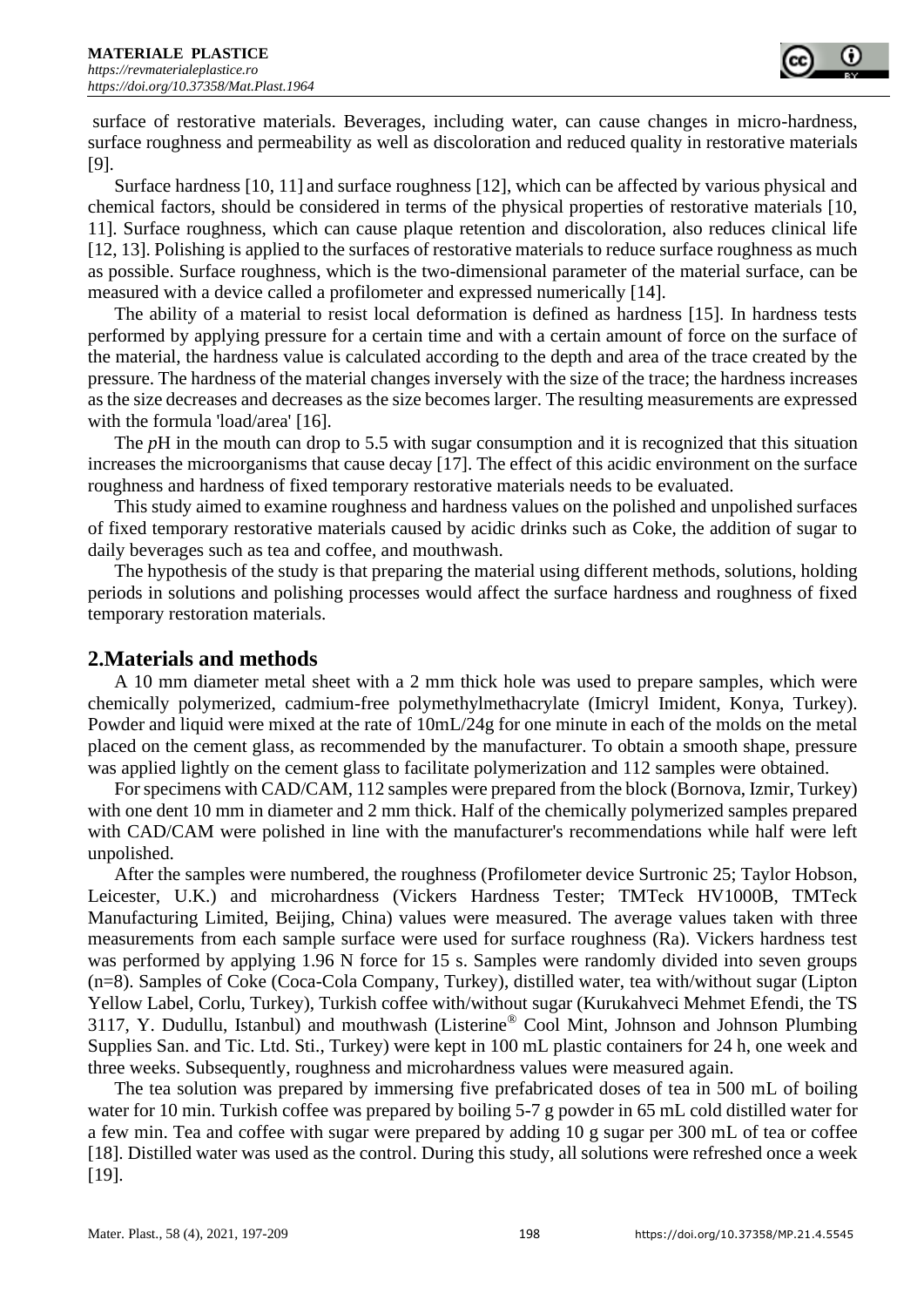

Statistical evaluations of data and multiple comparisons between groups were made using 3--way analysis of variance (ANOVA) and Tukey HSD test, respectively.

## **3.Results and discussions**

As a result of variance analysis made for data evaluation, it was statistically determined that the type of material used is significant (*p<0.05*), the surface treatment applied is very significant (*p<0.001*), the holding periods in solutions are significant (*p<0.01*), the storage solution is insignificant (*p>0.05*), the surface treatment interaction with the material used is very significant  $(p<0.001)$ , the surface treatment with the holding time and the solution kept for the holding period is very significant  $(p<0.01)$ , the triple interaction of storage time/material used/surface preparation method is very significant (*p<0.001*), the storage time and solution and the interaction between storage time and solution is significant (*p<0.001*), and the storage time and other interactions are insignificant (material-storage solution, surface processsolution, material-surface process-solution, storage time-surface process-storage solution and storage time/used material/surface process-storage solution). The data obtained for roughness mean and standard deviation ratios are in Table 1.

|                 |         |                | Surface    | Storage         | Storage time           |      |      |                     |             |      |             |      |
|-----------------|---------|----------------|------------|-----------------|------------------------|------|------|---------------------|-------------|------|-------------|------|
|                 |         |                | treatments | solutions       | 24 h<br>Beginning time |      |      |                     | 1 week      |      | 3 weeks     |      |
|                 |         |                |            |                 | X                      | Sd   | X    | $\operatorname{Sd}$ | $\mathbf X$ | Sd   | $\mathbf X$ | Sd   |
|                 |         |                | Polished   | Coke            | 1.41                   | 0.52 | 1.56 | 0.70                | 1.26        | 0.49 | 1.12        | 0.53 |
|                 |         |                |            | Distilled water | 1.56                   | 0.86 | 1.63 | 0.74                | 2.18        | 1.02 | 1.41        | 0.40 |
|                 |         |                |            | Tea             | 1.36                   | 0.54 | 1.48 | 0.52                | 2.03        | 0.62 | 1.41        | 0.59 |
| <b>CAD/CAM</b>  |         |                |            | Tea with sugar  | 1.26                   | 0.40 | 0.99 | 0.67                | 2.09        | 0.90 | 1.45        | 0.70 |
|                 |         |                |            | Coffee          | 1.43                   | 0.73 | 1.71 | 0.75                | 1.58        | 1.04 | 1.34        | 0.55 |
|                 |         |                |            | Coffee          | 1.38                   | 0.69 | 1.89 | 0.90                | 1.88        | 0.67 | 1.07        | 0.53 |
|                 |         |                |            | with sugar      |                        |      |      |                     |             |      |             |      |
|                 |         |                |            | Mouthwash       | 1.53                   | 0.47 | 1.42 | 0.42                | 2.04        | 0.72 | 1.57        | 0.69 |
|                 | CAD-CAM |                |            | Coke            | 1.48                   | 0.41 | 0.87 | 0.57                | 1.36        | 0.48 | 1.56        | 0.70 |
|                 |         |                |            | Distilled water | 1.66                   | 0.28 | 1.34 | 1.13                | 2.09        | 1.09 | 1.42        | 0.40 |
|                 |         |                |            | Tea             | 1.90                   | 0.63 | 0.65 | 0.61                | 2.02        | 0.34 | 1.62        | 0.85 |
|                 |         |                | Unpolished | Tea with sugar  | 1.89                   | 0.79 | 0.64 | 0.65                | 1.96        | 0.91 | 2.25        | 1.07 |
|                 |         |                |            | Coffee          | 1.98                   | 0.58 | 1.06 | 1.60                | 1.81        | 0.75 | 1.95        | 0.43 |
|                 |         |                |            | Coffee          | 1.66                   | 0.76 | 1.44 | 1.05                | 1.62        | 0.64 | 2.21        | 1.18 |
|                 |         |                |            | with sugar      |                        |      |      |                     |             |      |             |      |
|                 |         |                |            | Mouthwash       | 1.88                   | 0.94 | 1.54 | 0.68                | 1.48        | 0.59 | 1.84        | 0.84 |
|                 |         |                | Polished   | Coke            | 0.57                   | 0.23 | 1.09 | 0.79                | 0.52        | 0.19 | 1.15        | 0.77 |
|                 |         |                |            | Distilled water | 1.23                   | 0.87 | 1.06 | 0.72                | 1.56        | 0.66 | 1.20        | 1.01 |
|                 |         |                |            | Tea             | 0.46                   | 0.18 | 1.31 | 1.12                | 0.87        | 0.50 | 0.86        | 0.40 |
| Imicryl Imident |         |                |            | Tea with sugar  | 0.93                   | 0.49 | 0.88 | 0.61                | 1.30        | 0.87 | 0.80        | 0.42 |
|                 |         |                |            | Coffee          | 1.20                   | 0.63 | 1.17 | 0.58                | 1.16        | 0.57 | 2.31        | 1.55 |
|                 |         |                |            | Coffee          | 0.74                   | 0.35 | 0.64 | 0.36                | 1.32        | 1.04 | 1.05        | 0.49 |
|                 |         |                |            | with sugar      |                        |      |      |                     |             |      |             |      |
|                 |         |                |            | Mouthwash       | 0.88                   | 0.37 | 0.63 | 0.29                | 1.41        | 0.66 | 1.47        | 0.83 |
|                 |         |                | Unpolished | Coke            | 1.77                   | 0.95 | 1.96 | 1.03                | 1.81        | 0.86 | 2.60        | 0.93 |
|                 |         | Imcryl Imident |            | Distilled water | 2.15                   | 1.14 | 1.85 | 1.12                | 2.23        | 0.98 | 1.58        | 1.13 |
|                 |         |                |            | Tea             | 1.97                   | 1.20 | 2.75 | 1.74                | 1.20        | 0.95 | 1.62        | 1.27 |
|                 |         |                |            | Tea with sugar  | 1.61                   | 1.39 | 1.13 | 1.32                | 1.84        | 1.56 | 1.58        | 1.16 |
|                 |         |                |            | Coffee          | 1.80                   | 1.26 | 1.61 | 1.57                | 1.05        | 0.50 | 1.18        | 1.02 |
|                 |         |                |            | Coffee          | 1.21                   | 0.94 | 2.10 | 1.28                | 1.45        | 1.30 | 2.05        | 1.57 |
|                 |         |                |            | with sugar      |                        |      |      |                     |             |      |             |      |
|                 |         |                |            | Mouthwash       | 1.65                   | 1.54 | 1.60 | 1.19                | 1.49        | 1.18 | 1.97        | 1.34 |

**Table 1.** The Means and standard deviation results of the data obtained for roughness (Ra) (n=8)

The highest roughness values were seen in the graded samples while the lowest were in the polished samples prepared by traditional methods. The highest roughness value (2.75 Ra) was detected in the measurements of samples prepared with Imicryl Imident unpolished and kept for 24 h in tea, followed by the samples kept in Coke for three weeks (2.60 Ra).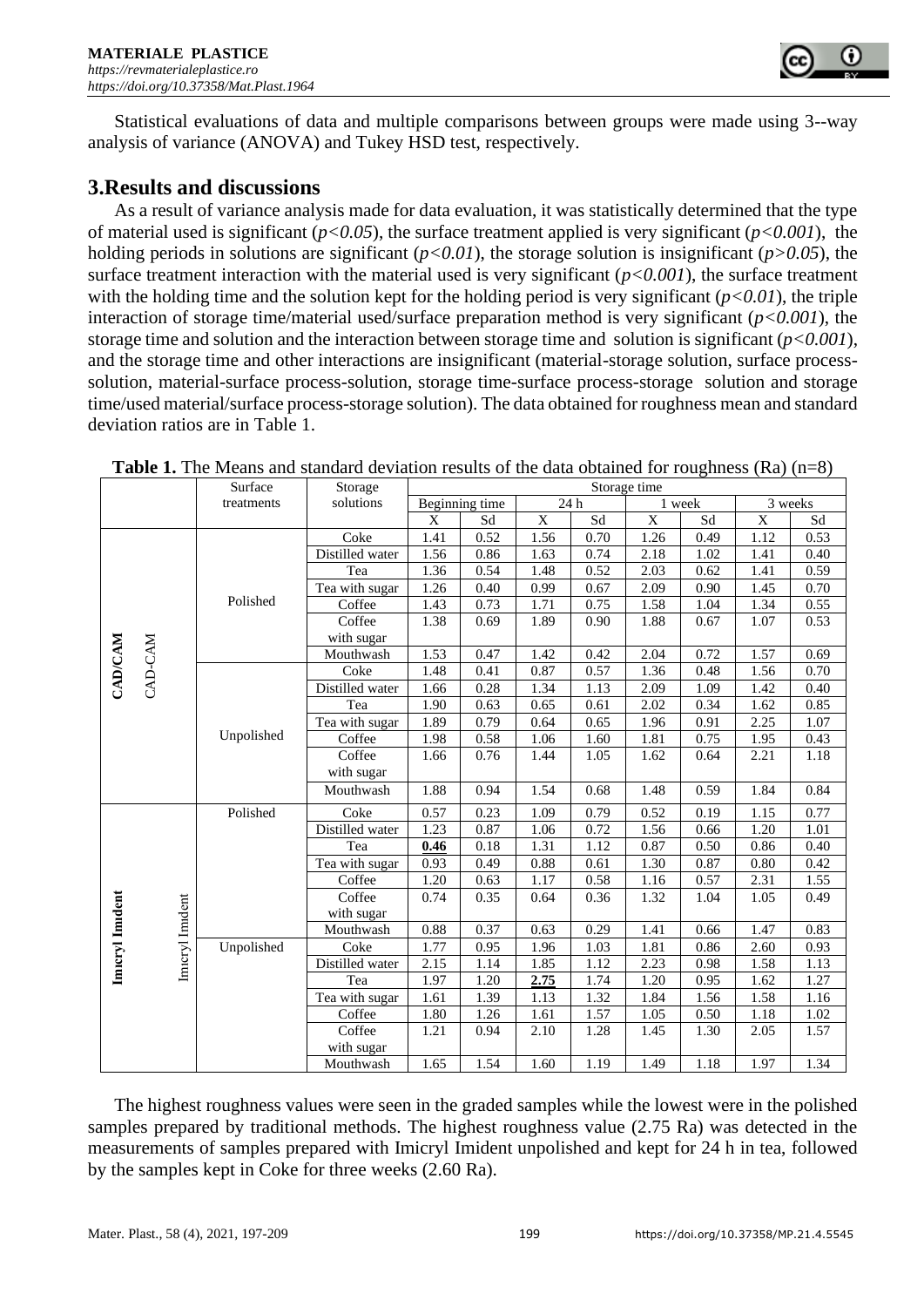

The lowest roughness value after holding (0.52 Ra) was measured in samples with polish prepared with Imicryl Imident and kept in Coke for one week.

It was noted that the initial roughness values (1.53 Ra) of polished samples prepared with CAD-CAM and kept in mouthwash decreased after 24 h (1.42 Ra) but increased one week later (2.04 Ra). The lowest increase from the initial value was observed with 0.04 Ra after three weeks (1.57 Ra). The maximum increase in value (1.11 Ra) from the initial value up to three weeks was seen in polished samples prepared with Imicryl Imident and kept in coffee. It was determined that the initial roughness values (1.20 Ra) increased after 24 h (1.17 Ra), one week (1.16 Ra) and three weeks (2.31 Ra).

The lowest decline in value, 0.03 Ra, was seen in samples kept in tea with sugar, prepared with Imicryl Imident unpolished. It was determined that the initial roughness values (1.61 Ra) decreased after 24 h (1.13 Ra), increased one week later (1.84 Ra) and decreased three weeks later (1.58 Ra) in the samples kept in tea with sugar.

The maximum decrease value, 1.02 Ra, was seen in samples kept in distilled water prepared with Imicryl Imident unpolished. It was determined that the initial roughness values (2.15 Ra) decreased after 24 h (1.85 Ra), increased one week later (2.23 Ra) and decreased three weeks later (1.58 Ra).

In general, it was noted that the roughness values of the samples prepared with Imicryl Imident were higher.

The distribution of the roughness changes of polished and unpolished samples according to time and solution is shown Figures 1,2,3 and 4.



**Figure 1.** Roughness changes of polished samples prepared with CAD/CAM according to solution and time



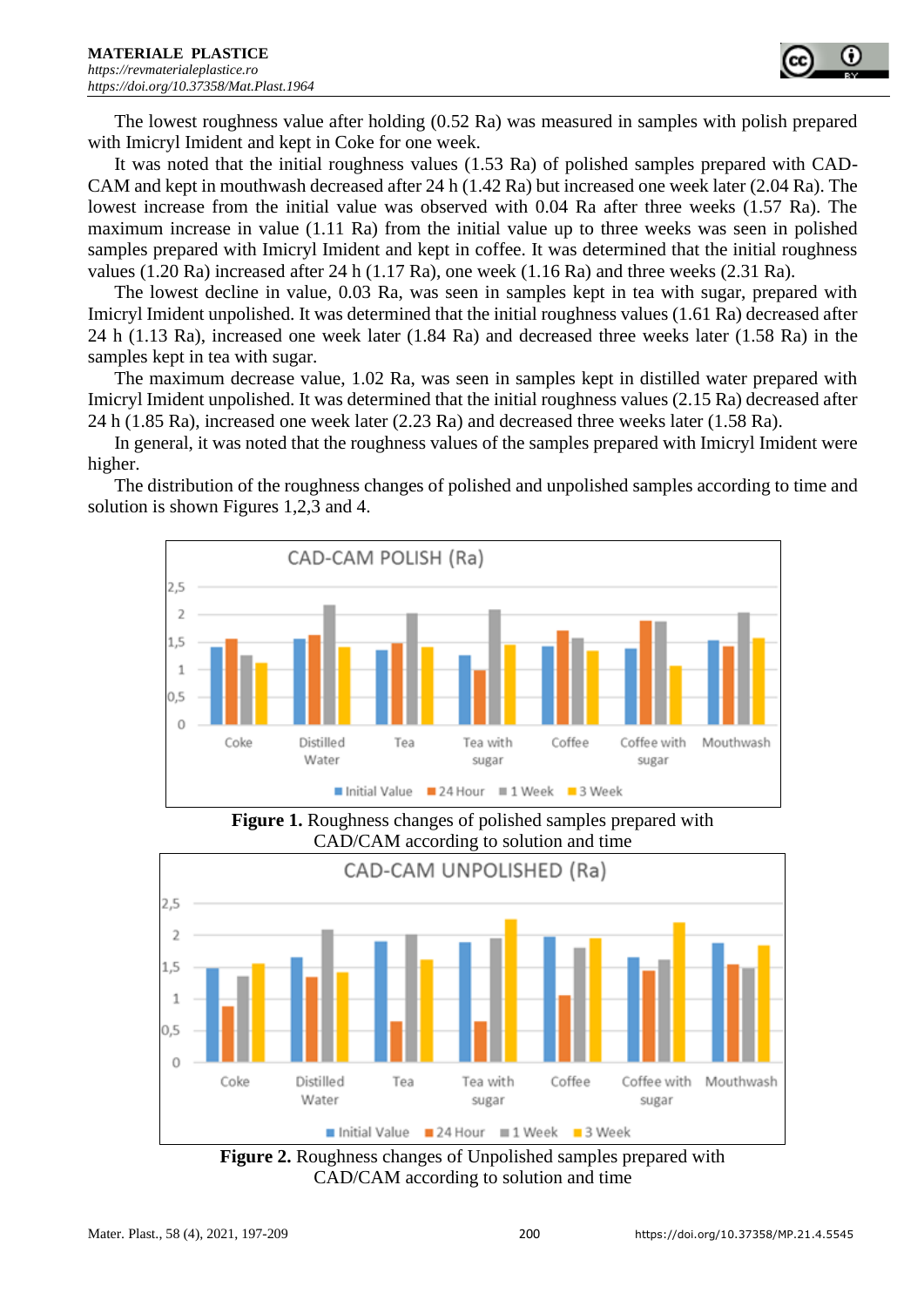

**Figure 3.** Roughness changes of polished samples prepared with Imicryl Imident according to solution and time



**Figure 4.** Roughness changes of the samples prepared with Imicryl Imident unpolished according to solution and time

As can be seen in the variance analysis table, the applied surface treatment was statistically highly significant ( $p<0.001$ ), holding times in solutions were statistically significant ( $p<0.01$ ), and the type of material used, the holding solution and interactions were statistically insignificant (*p>0.05*). The Means and standard deviation results of the hardness values obtained are shown in Table 2.

| Materials      | Surface    | Storage<br>Storage time |                |      |      |      |        |       |         |      |
|----------------|------------|-------------------------|----------------|------|------|------|--------|-------|---------|------|
|                | treatments | solutions               | Beginning time |      | 24h  |      | 1 week |       | 3 weeks |      |
|                |            |                         | X              | Sd   | X    | Sd   | X      | Sd    | X       | Sd   |
|                |            | Coke                    | 18.5           | 2.77 | 20.4 | 8.02 | 19.0   | 1.59  | 17.5    | 1.07 |
|                |            | Distilled               | 17.5           | 0.86 | 18.3 | 2.11 | 17.7   | 1.25  | 16.6    | 1.22 |
|                |            | water                   |                |      |      |      |        |       |         |      |
|                | Polished   | Tea                     | 17.9           | 0.65 | 19.4 | 4.16 | 17.5   | 1.43  | 16.6    | 1.10 |
| <b>CAD/CAM</b> |            | Tea with                | 15.5           | 0.92 | 16.3 | 1.24 | 17.1   | 0.507 | 16.6    | 1.10 |
|                |            | sugar                   |                |      |      |      |        |       |         |      |
|                |            | Coffee                  | 20.5           | 10.7 | 18.1 | 2.88 | 17.2   | 1.14  | 18.0    | 3.59 |
|                |            | Coffee                  | 17.2           | 1.12 | 21.3 | 3.09 | 20.0   | 7.01  | 16.5    | 1.95 |
|                |            | with sugar              |                |      |      |      |        |       |         |      |
|                |            | Mouthwash               | 16.2           | 3.04 | 16.5 | 2.69 | 16.8   | 3.43  | 15.0    | 2.42 |
|                |            | Coke                    | 39.1           | 30.0 | 48.2 | 43.7 | 58.2   | 60.6  | 23.0    | 6.02 |

**Table 2.** Means and standard deviation results of the hardness values (HV) (n=8)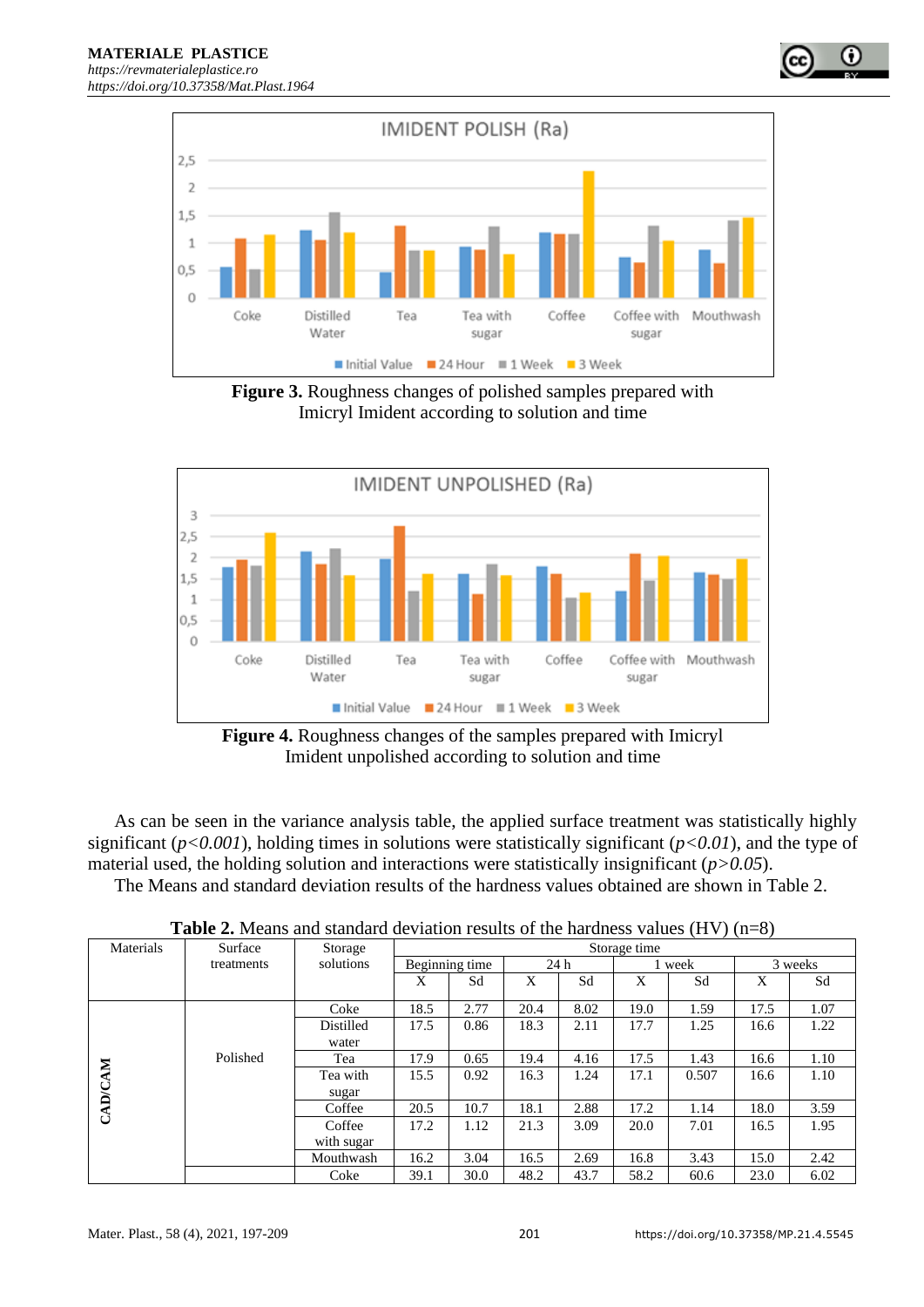**MATERIALE PLASTICE**  *[https://revmaterialeplastice.ro](https://revmaterialeplastice.ro/) https://doi.org/10.37358/Mat.Plast.1964*

|               | Unpolished | <b>Distilled</b><br>water | 33.4 | 29.5 | 41.2 | 28.8 | 21.4 | 2.89 | 22.3 | 6.44  |
|---------------|------------|---------------------------|------|------|------|------|------|------|------|-------|
|               |            | Tea                       | 33.0 | 13.9 | 29.3 | 14.5 | 21.2 | 2.24 | 26.9 | 17.0  |
|               |            | Tea with                  | 41.3 | 58.2 | 49.2 | 62.0 | 17.6 | 2.61 | 18.8 | 4.72  |
|               |            | sugar                     |      |      |      |      |      |      |      |       |
|               |            | Coffee                    | 23.8 | 4.99 | 21.3 | 4.21 | 25.0 | 7.22 | 21.5 | 6.53  |
|               |            | Coffee<br>with sugar      | 36.3 | 41.1 | 34.6 | 24.1 | 22.0 | 6.70 | 26.4 | 18.5  |
|               |            | Gargara                   | 32.1 | 19.3 | 18.6 | 3.22 | 20.6 | 6.68 | 13.5 | 1.66  |
|               | Polished   | Coke                      | 13.5 | 1.93 | 14.5 | 3.03 | 24.0 | 27.9 | 20.2 | 18.0  |
|               |            | Distilled                 | 14.9 | 0.95 | 15.9 | 1.37 | 16.1 | 3.29 | 14.5 | 0.979 |
|               |            | water                     |      |      |      |      |      |      |      |       |
|               |            | Tea                       | 17.3 | 8.57 | 15.6 | 3.48 | 15.1 | 1.59 | 14.4 | 0.921 |
|               |            | Tea with                  | 16.5 | 7.45 | 13.0 | 3.87 | 33.3 | 43.1 | 15.5 | 4.50  |
|               |            | sugar                     |      |      |      |      |      |      |      |       |
|               |            | Coffee                    | 14.3 | 1.20 | 13.5 | 1.96 | 21.3 | 14.3 | 17.6 | 9.47  |
|               |            | Coffee                    | 22.2 | 16.5 | 16.0 | 3.30 | 20.4 | 11.9 | 14.9 | 1.30  |
|               |            | with sugar                |      |      |      |      |      |      |      |       |
|               |            | Gargara                   | 14.5 | 0.87 | 13.1 | 1.33 | 14.2 | 2.04 | 10.0 | 3.07  |
|               | Unpolished | Coke                      | 25.6 | 34.9 | 25.7 | 28.8 | 30.3 | 35.4 | 28.5 | 25.6  |
| Imeryl Imdent |            | Distilled<br>water        | 28.5 | 41.2 | 24.1 | 12.9 | 24.0 | 10.4 | 14.9 | 3.20  |
|               |            | Tea                       | 35.7 | 27.2 | 38.9 | 39.2 | 29.6 | 23.6 | 21.2 | 5.90  |
|               |            | Tea with                  | 25.2 | 16.3 | 16.3 | 4.42 | 32.5 | 19.7 | 16.1 | 3.10  |
|               |            | sugar                     |      |      |      |      |      |      |      |       |
|               |            | Coffee                    | 40.5 | 64.8 | 22.3 | 22.2 | 25.3 | 20.6 | 32.4 | 39.6  |
|               |            | Coffee                    | 56.5 | 93.1 | 41.6 | 29.5 | 38.7 | 31.0 | 23.0 | 14.3  |
|               |            | with sugar                |      |      |      |      |      |      |      |       |
|               |            | Gargara                   | 21.4 | 10.6 | 55.8 | 1.17 | 16.2 | 4.44 | 16.5 | 7.48  |

The highest hardness value, 58.2 HV, was seen in the measurements after one week in the samples that were graded, prepared with CAD/CAM, and kept in Coke. That was followed by 55.8 HV taken after 24 h of samples prepared with Imicryl Imident grading and kept in mouthwash.

The lowest hardness value (10.00 HV) was seen in the measurements of polished samples prepared with Imicryl Imident and kept in mouthwash for three weeks.

It was noted that initial hardness values (15.5 HV) of samples kept in tea with sugar, polished and prepared with CAD-CAM increased after 24 h (16.3 HV), increased one week later (17.1 HV), and three weeks later (16.6 HV) there was the least increase in the hardness value from the initial value with 1.1 HV. The highest hardness value increase (6.7 HV) up to three weeks after the initial value was seen in the samples kept in Coke, polished, and prepared with Imicryl Imident. It was determined that the highest changes from the initial hardness values (13.5 HV) were after 24 h (14.5 HV), after one week (24.0 HV) and after three weeks (20.2 HV).

The least decline value, 0.4 HV, was seen in samples that were polished, prepared with Imicryl Imident and kept in distilled water. It was determined that the initial hardness values (14.9 HV) increased after 24 h (15.9 HV), increased one week later (16.1 HV) and showed the least decrease compared to the initial value after three weeks (14.5 HV).

The maximum decrease value, 33.5 HV, was seen in samples prepared with Imicryl Imident grading and kept in coffee with sugar. It was found that the initial hardness values decreased after 24 h (41.6 HV) after one week (38.7 HV) and after three weeks (23.0 HV).

The distribution of the average hardness values of the samples according to holding solution and time is shown in Figure 5.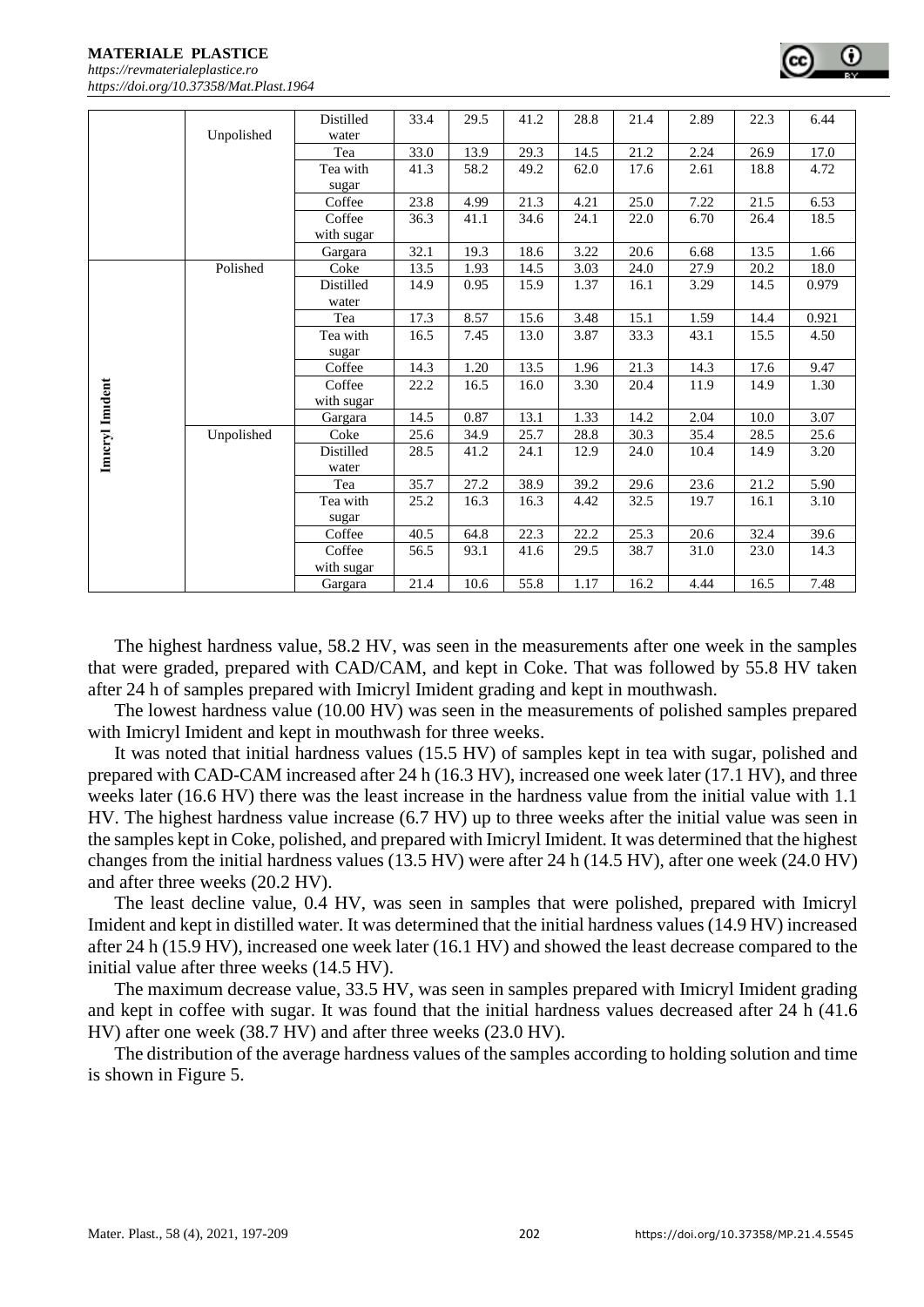

**Figure 5.** Hardness values of temporary restorative materials

According to the statistical results, the difference between the materials is not significant (*p> 0.05*) and the surface treatment is highly significant (*p<0.001*).

In dentistry applications, it is important to know the physical and mechanical properties of materials so the right one can be selected to meet treatment needs. Proper material selection increases treatment success rates [10].

The roughness value of the surface of the restorative materials used in dentistry is an important factor that can cause discoloration, bacterial colonization and irritation in the gingiva, deterioration of the edge integrity and erosion of the material. Accordingly, finishing and polishing processes before cementation in the mouth will significantly increase the patient's satisfaction and ensure successful restoration [20, 21].

As a result of this study, part of the hypothesis was accepted since it was determined that polishing affects the surface hardness and roughness of the fixed temporary restoration material whereas differences in the kept solution do not.

Tekce et al. [22] reported that the surface roughness of restorative materials produced with CAD/CAM was significantly reduced when polished.

Bollen et al. [23] emphasized that the average surface roughness value of the materials used in the mouth should be below 0.2 µm. It was stated by Bicer et al [24] that the average surface roughness value of the restorative material should be lower than 1 μm in order to exert an optically smooth restoration surface.

Many researchers studying PMMA report that the degree of conversion of the monomer structure to polymer is related to the mechanical properties. Based on this, they emphasize that the transformation degree can be measured easily by knowing the hardness of the materials [10, 25, 26]. It is argued that resins in which polymerization is provided by the conversion of the monomer will have fewer residual monomers [27]. At the same time, it has been reported that the abrasion resistance is higher in resins where this transformation is more intense [25]. When the conversion degree of monomer to polymer decreases, water absorption increases and resistance to abrasion decreases with the increase of residual monomer released into the environment [28]. Stawarczyk et al [29] studied CAD/CAM resin blocks and reported that the surface properties and hardness of the resin are critical factors that cause erosion in antagonist teeth.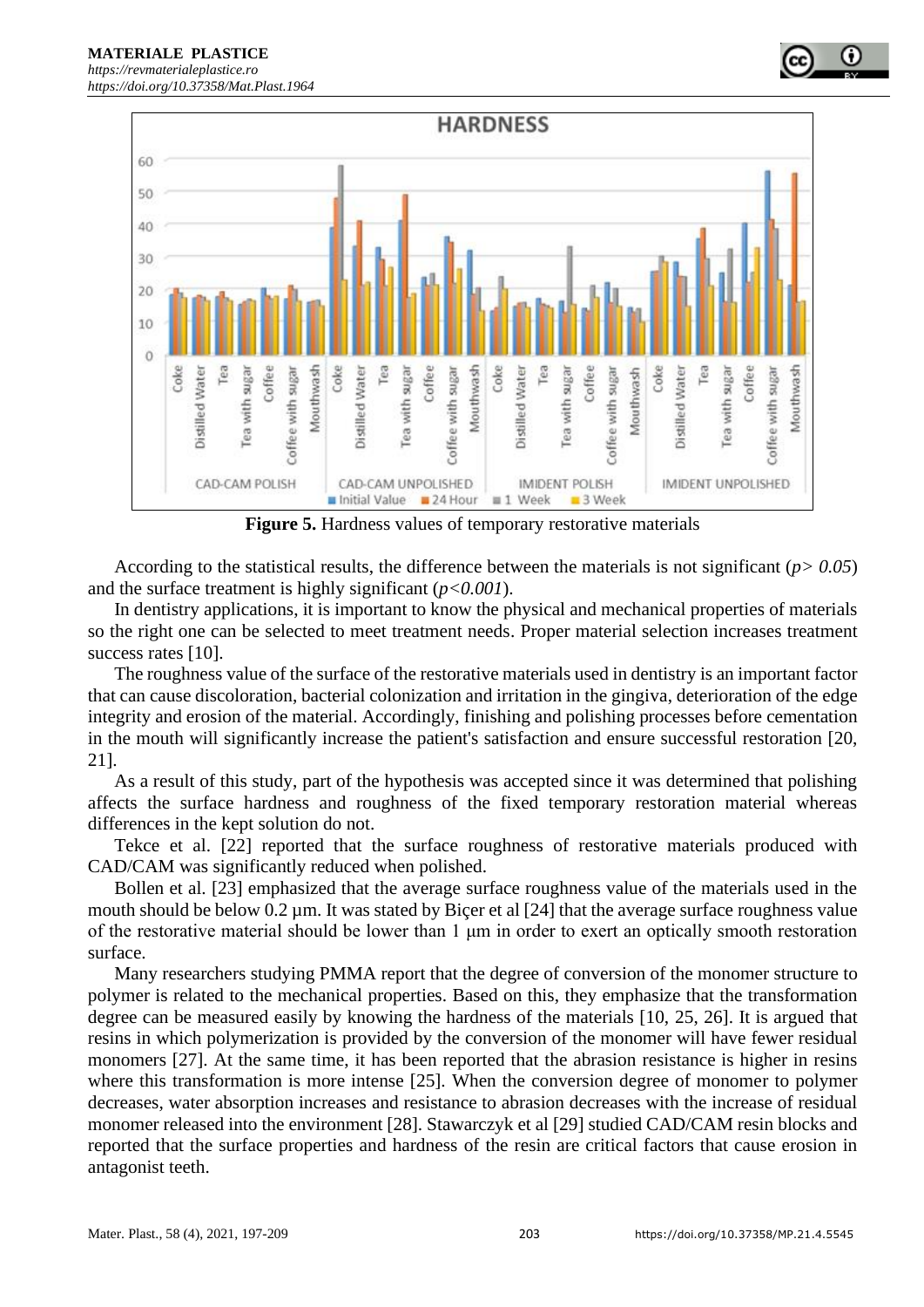Surface hardness is a numerical expression of measurement of material resistance against the pressure that is generated by immersing a conical or spherical tip in the material [30]. Hardness measurements can be made with the Brinell, Rockwell, Vickers, and Knoop methods. It has been reported that Vickers and Knoop tests can be used for many of the materials in dentistry [31-33]. In this study, surface hardness was measured with the Vickers hardness test. The amount of load used to press the material is important in all hardness tests [34, 35]. Applying excessive force to stretchable materials can cause cracks, which may result in incorrect results [36]. Consequently, in this study, 1.96 N force was applied for about 15 s.

The diamond tip of the profilometer used in the measurement of surface roughness can move on the sample surface and measure small surface variations [37]. The "Ra" parameter was used for the profilometer used in the studies for the roughness of dental materials [37, 38]. Measurements with the same type of device allow comparison with the many other studies in the literature [10]. The devices used for hardness and roughness measurements in the current study are those devices most frequently reported to have been used in such measurements by other researchers [11, 12, 35].

The acid type and ratio in the beverage, the concentration of the beverage, the duration and frequency of contact between the prosthetic material and the beverage, the content of the prosthetic material, the type of hardness tester, the load applied during measurement and the holding time are factors affecting the surface hardness of the materials [35, 39].

Lee et al [40] obtained information about the transformations of autopolymerizing acrylic resins that polymerize under different temperatures and pressures by comparing their hardness values. They stated that resins polymerized in water at high temperatures are harder.

Since the polymerization of the superficial layer where oxygen contact cannot be interrupted is less than the lower layers, the abrasion of this layer [21] as a result of finishing and polishing processes provides harder surfaces. The result is a more durable and esthetic restoration surface [41, 42]. All materials used in prosthetic dental treatment are exposed to decomposition caused by bacteria that use debris left from the food and beverages consumed during the day and the effects of the acidic environment that results [43]. It has been reported that the surface hardness of many restorative materials decreases due to this exposure [44].

It has also been reported that one week after opening acidic beverages such as Coke the pH does not change but the beverage loses its gas [44]. In this study, a new Coke (330 mL) was used for each measurement.

Chung and Yap [45] reported in their study that the finishing and polishing process applied to composite and compomer restorative materials had no effect on surface hardness and roughness [46]. On the other hand, Lee et al [40] applied three-year aging to composite samples and reported that the surface polished composite materials made a difference but there was no significant difference in the surface roughness of different types of composites.

In a study comparing traditionally prepared and CAD/CAM temporary crowns, the CAD/CAMproduced temporary crowns showed improved color stability and physical and mechanical properties [47]. However, Burduroğlu [10] reported in a study on the mechanical properties of CAD/CAM and heat-polymerized temporary crowns that in the long-term CAD/CAM materials had no significant mechanical advantage over traditional materials. He recommended that transients requiring long-term use should be heat-polymerized [10]. It is important that all materials used in such studies have standard properties [31]. Therefore, the materials we standardized in terms of thickness and diameter were prepared in one color (A2). The materials used in the assessment of surface hardness and roughness are generally prepared in the form of a disc with a flat surface. However, no surface is flat in the mouth environment. The polishing process is also more easily effected on flat surfaces. One of the limitations of our study is that it is not possible to polish recessed surfaces, especially on the occlusal surfaces of the teeth. However, the use of flat surface materials in all *in vitro* studies is important in terms of being comparable [10].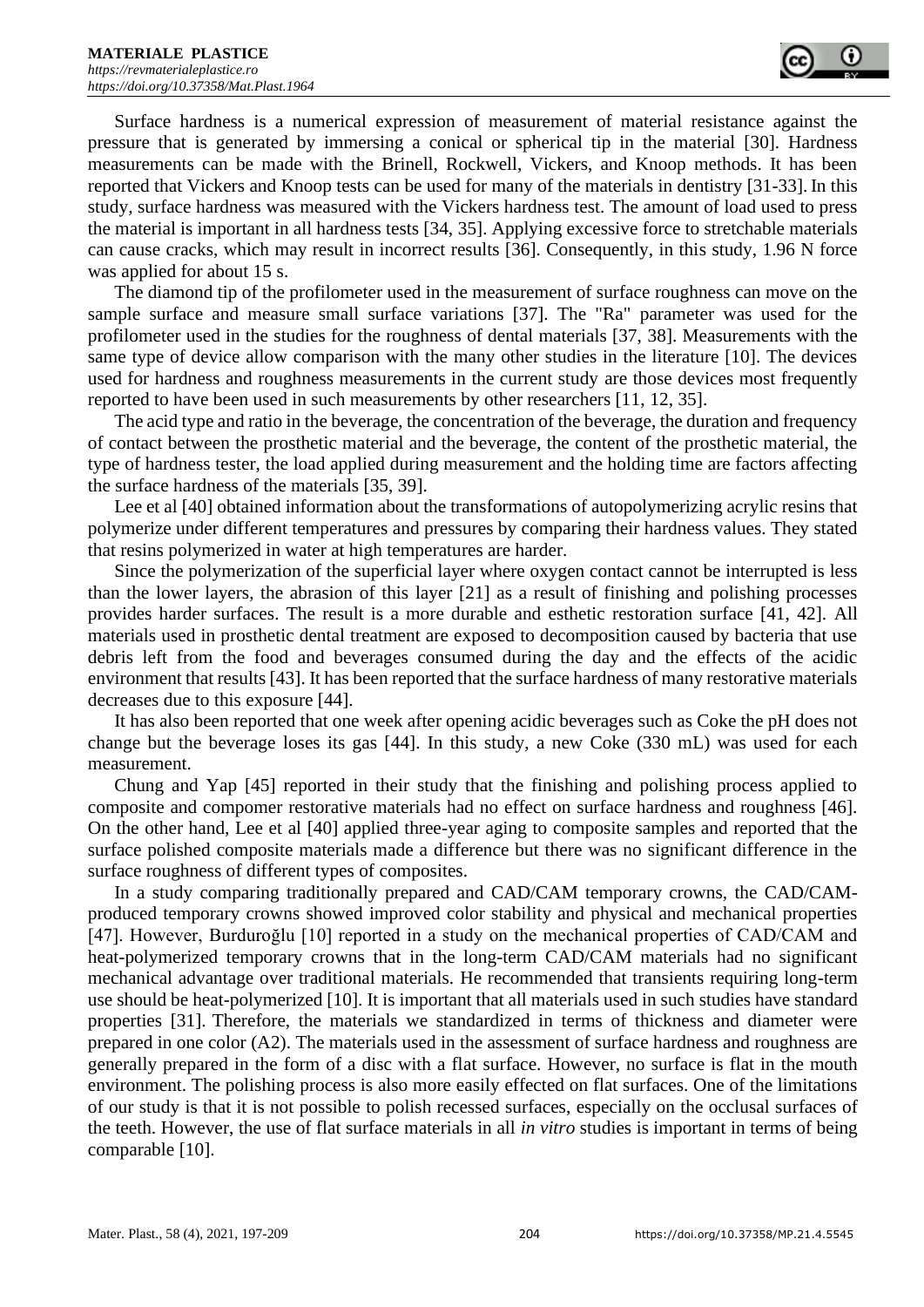It has been reported that changes in hardness values caused by the exposure of composite resins to different solutions occur within the first seven days [48]. This period is a long time considering the instant contact of the teeth with food during eating. However, these chemical agents can accumulate on the margins and joints of temporary dentures with poorly polished and rough surfaces. In addition, existing calculus and additions in margins can significantly increase exposure time by creating host sites well-suited to the accumulation of the chemical agents in question. It should also be recognized that in clinical conditions patients have to use temporary teeth for several months. In a study by Güler *et al.*  [49], it was stated that the liquid could be in contact with the tissues in the mouth for 15 min for each cup of coffee consumed, and an average consumption of 3.20 cups per day was mentioned. With that in mind, the 24 h holding period will simulate the consumption of the beverage for more than one month. However, there may be substantial differences in the consumption of food and beverages among different people. While some individuals consume no coffee or tea, they might consume a lot of Coke. During periods when nothing is consumed in the oral environment, moisture and temperature can affect materials. It is important to know how the surface properties are affected when temporary materials stay in the oral environment for much longer than one day. In this respect, it is important to have longer holding periods than the one day, one week and three weeks in the present study. Limitations of our study include not using artificial saliva and not being able to imitate the mouth environment.

The surface polishing quality of restorative materials closely affects their resistance to chemical solutions [50]. The surface polishes of test samples that did not have the polishing process applied were standardized by polymerizing between glass plates.

In the current study, the highest increase in surface roughness was observed in materials kept in coffee and with polish prepared by the traditional method. The highest hardness value was seen in materials prepared with CAD/CAM, unpolished and kept in Coke for one week. The materials whose hardness values varied the least according to time and solution were materials prepared with CAD/CAM to which polishing was applied. In this respect, acrylic resin samples prepared with the traditional polishing method were in second place. This suggests that polished materials prepared with CAD/CAM may have a longer life. At the same time, it can be said that the polishing process applied to the surface is quite significant.

There are studies reporting that food and beverages affect the mechanical properties of polymers in the mouth by causing structural degradation and softening [48, 51, 52]. It is accepted that acids behave differently in dissolving dental materials and tissues. Although it contains phosphoric acid, it has been suggested that the phosphate ions in Coke can play a role in preventing dissolution by reducing the dissolution from the tooth [18, 53-58]. In the present study, the hardness values of the samples kept in Coke increased in the first week and started to decrease after three weeks of measurements. While the three-week hardness values were lower than the initial value in the samples prepared with CAD/CAM, conversely the hardness increased in the samples prepared by the traditional method. This makes us think that the material type is important in being affected by Coke. A comparison of the initial and threeweek results of the surface roughness values showed an increase except for the CAD/CAM polished groups. This suggests that the polishing process applied to materials prepared with CAD/CAM against acidic beverages such as Coke may increase the mechanical properties.

## **4.Conclusıons**

According to the statistical results, it can be said that the material type and polishing process are more significant than holding solutions in the present study. However, when we evaluate each group within itself, it can be said that the hardness value decreases more through sugar addition compared to sugar-free tea and coffee at the initial and third-week values. It was determined that the hardness value of the samples kept in mouthwash solution decreased, and this decrease was more in materials without surface treatment. It was found that the addition of sugar did not have a significant effect on the change of roughness values. Although the roughness of the samples kept in mouthwash increased, it decreased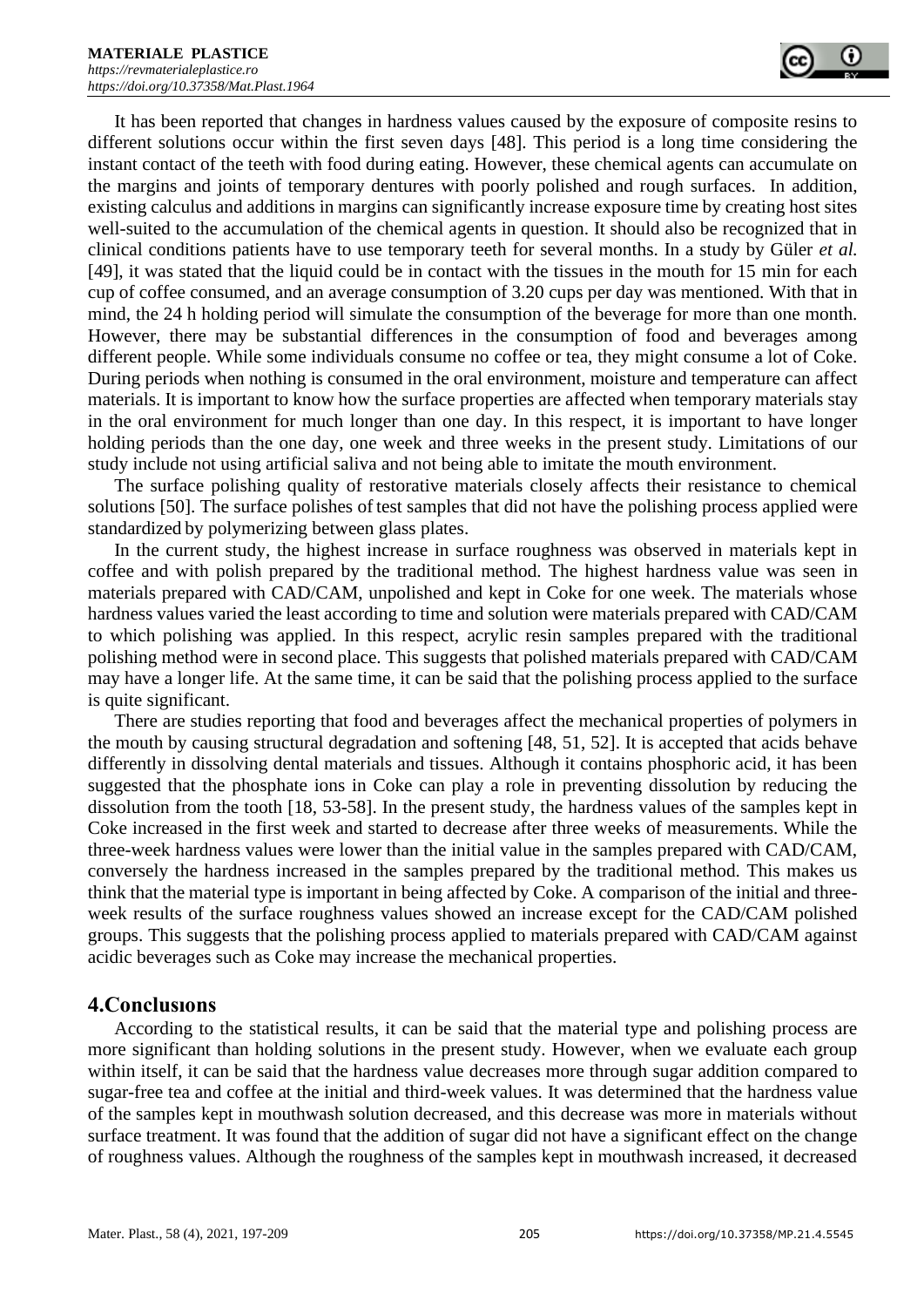

in the unpolished CAD/CAM samples. This suggests that the solution contents may be insignificant in roughness values.

Within the limits of this study, the materials tested were affected by storage solutions. Materials produced with CAD/CAM were found to be more resistant to chemical solutions.

We believe that patients should be warned about their diet, especially when long-term temporary restoration is required.

#### **References**

1.GOLDBERG AJ, BURSTONE CJ., The use of continuous fiber reinforcement in dentistry. Dent Mater 1992; 8:197-202. doi: 10.1016/0109-5641(92)90083-o.

2. MALQUARTI G, BERRUET RG, BOIS D., Prosthetic use of carbon fiber-reinforced epoxy resin for esthetic crowns and fixed partial dentures. J Prosthet Dent 1990; 63:251-257.

doi: 10.1016/0022-3913(90)90190-n.

3.HAMZA TA, ROSENSTIEL SF, ELHOSARY MM, IBRAHEEM RM., The effect of fiber reinforcement on the fracture toughness and flexural strength of provisional restorative resins. J Prosthet Dent 2004; 91:258-264. doi: 10.1016/j.prosdent.2004.01.005.

4.PFEIFFER P, GRUBE L., In vitro resistance of reinforced interim fixed partial dentures. J Prosthet Dent 2003; 89:170-174. doi: 10.1067/mpr.2003.29.

5. KRUG RS., Temporary resin crown and bridges. Dent Clin N Am 1975; 19:313–320.

6.SHILLINBURG HT, HOBO S, WHITSETT LD, JACOBI R, BRACKETT SE., Provisional restorations. Fundamentals of fixed prosthodontics. 3rd ed. Illinois: Quintessence Publishing Co, Inc, 1997: pp. 225–257.

7.AKOVA T, OZKOMUR A, UYSAL H., Effect of food simulating liquids on the mechanical properties of provisional restorative material. Dent Mater 2006; 22:1130-1134.

doi: 10.1016/j.dental.2005.09.009.

8.AKOVA T, OZKOMUR A, AYTUTULDU N, TOROGLU MS., The effect of food simulants on porcelain composite bonding. Dent Mater 2007; 23:1369-1372. doi: 10.1016/j.dental.2006.11.021.

9.DIETSCHI D, CAMPANILE G, HOLZ J, MEYER JM. Comparison of the color stability of ten newgeneration composites: an in vitro study. Dent Mater 1994; 10:353-362.

doi: 10.1016/0109-5641(94)90059-0.

10. BURDUROĞLU HD., Çeşitli Geçici Kron Materyallerinin Mekanik ve Fiziksel Özelliklerinin in-Vitro Karşılaştırılması (In-vitro comparison of mechanical and physical properties of various provisional restoration materials) Hacettepe University Institute of Health Sciences, Ph.D. Thesis in Prosthodontics, Ankara, 2015

11.ÖZAK ŞT., Farkli yapidaki yapay dişlerin mikrosertlik, yüzey pürüzlülüğü ve renk stabilitesi üzerine değişik sivi ortamlarinin etkisinin değerlendirilmesi (The evaluation of different beverages? effect on the microhardness, surface roughness and colour stability of different denture teeth) Ankara University Institute of Health Sciences, Ph.D. Thesis in Prosthodontics, Ankara, 2012.

12. WATANABE T., MIYAZAKI M., TAKAMIZAWA T., KUROKAWA H., RIKUTA A., ANDO S., Influence of polishing duration on surface roughness of resin composites. J Oral Sci 2005; 47:21-25. doi: 10.2334/josnusd.47.21.

13. OZEL E., KORKMAZ Y., ATTAR N., KARABULUT E., Effect of one-step polishing systems on surface roughness of different flowable restorative materials. Dent Mater J 2008; 27:755-764. doi: 10.4012/dmj.27.755.

14.WAN BAKAR W., MCINTYRE J., Susceptibility of selected tooth-coloured dental materials to damage by common erosive acids. Aust Dent J 2008; 53:226-234.

doi: 10.1111/j.1834-7819.2008.00053.x

15. ANUSAVICE K.J., Phillip's Science of Dental Materials (Ed 11). St. Louis, W.B. Saunders, 2003; pp. 73-102.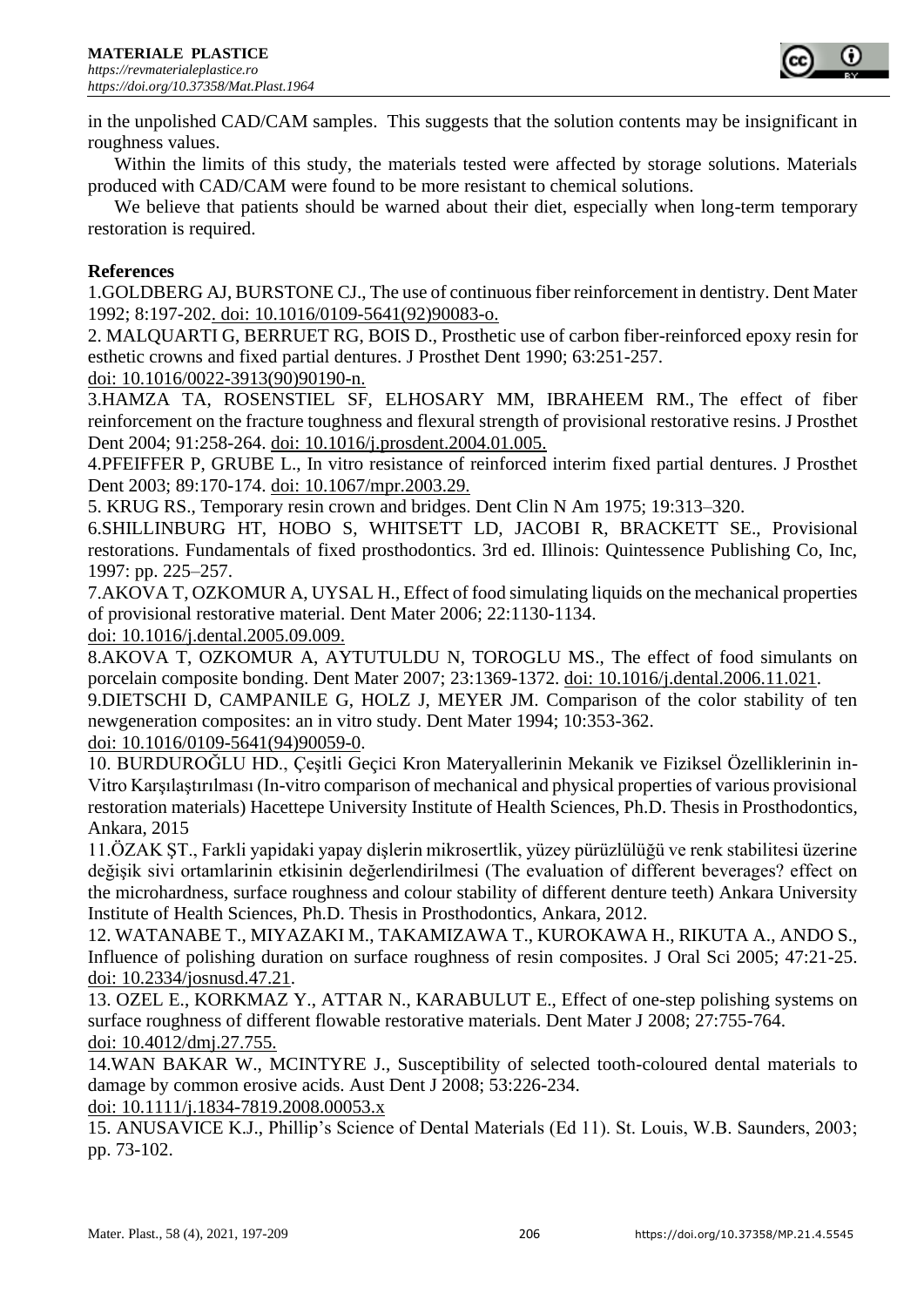16.O'BRIEN WJ., Dental Materials and their Selection. 3rd Ed., Chicago, USA: Quintessence Publishing, 2002: Chapter 10.

17.USMEN E., Beslenme ve Diş Hekimliği Arasında Etkileşmeler (Interactions Between Nutrition and Dentistry) Journal of Nutrition and Dietetics.1975;4:1-9. Available from:

https://beslenmevediyetdergisi.org/index.php/bdd/article/view/1013

18. BERBER A, CAKIR FY, BASEREN M, GURGANET S., Effect of different polishing systems and drinks on the color stability of resin composite. J Contemp Dent Pract 2013; 14:662-667. doi: 10.5005/jp-journals-10024-1382.

19.YEŞIL DUYMUŞ Z., YANIKOĞLU N., ARIK M., Evaluation of Colour Changed of Acrylic Resin Materials in the Different Solutions. Asian Journal of Chemistry. 2010; 22:6669-6676.

20. KARAHANLI IA., Farklı yüzey işlemleri uygulanmış alaşım gruplarına bakteri tutunmasının in vitro olarak değerlendirilmesi (In vitro evaluation of the bacterial retention to dental alloy surfaces subjected to different surface treatments) Ankara University Institute of Health Sciences, Ph.D. Thesis in Prosthodontics, Ankara, 2002.

21. RYBA T.M., DUN N.W.J., MURCHISON D.F., Surface roughness of various packable composites. Oper Dent 2003; 27:243-247.

22. TEKÇE N, FIDAN S, TUNCER S, KARA D, DEMIRCI M., The effect of glazing and aging on the surface properties of CAD/CAM resin blocks. J Adv Prosthodont 2018; 10:50-57.

doi: 10.4047/jap.2018.10.1.50.

23. BOLLEN C.M.L., LAMBRECHTS P., QUIRYNEN M., Comparison of surface roughness of oral hard materials to the threshold surface roughness for bacterial plaque retention: a review of the literature. Dent Mater 1997; 13:258-269. doi: 10.1016/s0109-5641(97)80038-3.

24. BIÇER C.Ö., Ö.Z. F.D., ATTAR, N., KORKMAZ, Y., Farklı polisaj sistemlerinin estetik kompozit rezinlerin yüzey pürüzlülüğü üzerine etkileri (Effects of different polishing systems on the surface roughness of esthetic composite resins) Acta Odontol Turc 2017; 34:7780.

doi: [10.17214/gaziaot.277972](https://doi.org/10.17214/gaziaot.277972)

25.ASMUSSEN, E., Factors affecting the quantity of remaining double bonds in restorative resin polymers. Scand J Dent Res 1982; 90:490-496. doi: 10.1111/j.1600-0722.1982.tb00767.x.

26. RUYTER, I.E., Methacrylate-based polymeric dental materials: conversion and related properties. Summary and review. Acta Odontologica Scand 1982; 40:359-376. doi: 10.3109/00016358209024081

27. LEE, S.Y., LAI, Y.L., HSU, T.S., Influence of polymerization conditions on monomer elution and microhardness of autopolymerized polymethyl methacrylate resin. Eur J Oral Scienc 2002; 110:179- 183. doi:10.1034/j.1600-0722.2002.11232.x

28.THOMPSON GA., LUO Q., Contribution of postpolymerization conditioning and storage environments to the mechanical properties of three interim restorative materials. J Prosthet Dent 2014;112: 638648. doi: 10.1016/j.prosdent.2014.04.008.

29. STAWARCZYK B., ÖZCAN M., TROTTMANN A., SCHMUTZ F., ROOS M., HÄMMERLE C., Two-body wear rate of CAD/CAM resin blocks and their enamel antagonists. J Prosthet Dent 2013; 109:325-332. doi: 10.1016/S0022-3913(13)60309-1.

30.ŞENER Y., KOYUTÜRK A.E., Üç farklı cam iyonomer simanın yüzey sertliklerinin karşılaştırılması (The comparison of the surface hardness of three different glass ionomer cements). Cumhuriyet Dent J. 2006;9: 91-94.

31. AMAECHI B.T., HIGHAM S.M., EDGAR W.M., MILOSEVIC A., Thickness of acquired salivary pellicle as a determinant of the sites of dental erosion. J Dent Res 1999; 78:1821-1828. doi: 10.1177/00220345990780120901

32.ORTENGREN U., WELLENDORF H., KARLSSON S., RUYTER IE., Water sorption and solubility of dental composites and identification of monomers released in an aqueous environment. J Oral Rehabil 2001; 28:1106-1115. doi: 10.1046/j.1365-2842.2001.00802.x.

33.TAHMASSEBI JF, DUGGAL MS, MALIK-KOTRU G, CURZON ME. Soft drinks and dental health: a review of the current literature. J Dent 2006; 34:2-11. doi: 10.1016/j.jdent.2004.11.006.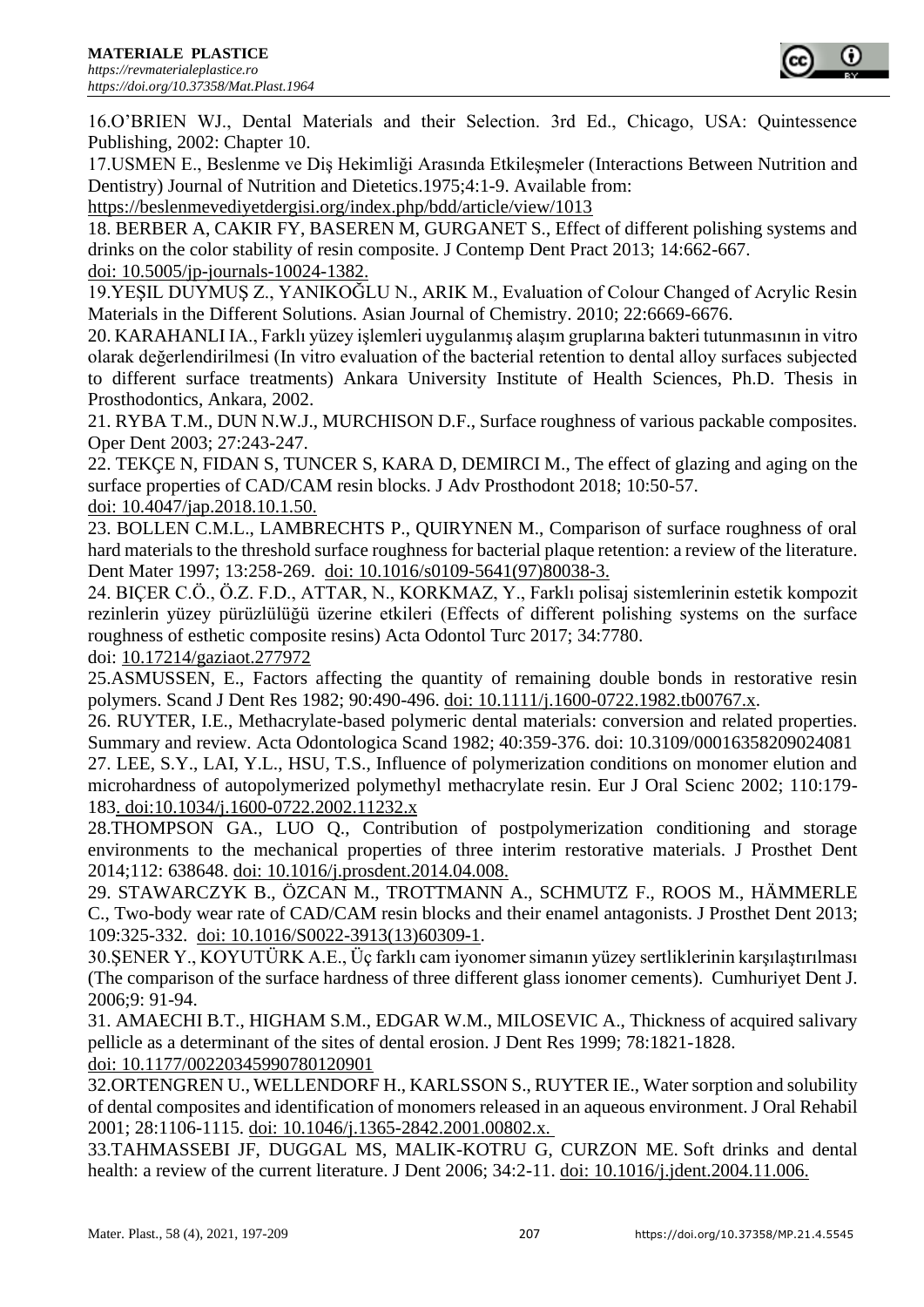34.JONIOT SB, GRÉGOIRE GL, AUTHER AM, ROQUES YM. Three dimensional optical profilometry analysis of surface states obtained after finishing sequences for three composite resins. Oper Dent 2000; 25:311-315.

35.SARI D., KOYUTÜRK D., ÇANKAYA D., Günlük Tüketilen Yiyecek ve İçeceklerin Mine ve Dolgu Materyallerinin Yüzey Sertliği Ve Pürüzlülüğüne Etkisi (Effects on the surface hardness and surface roughness of restorative materials and enamel of daily consumed foods and beverages) J Dent Fac Atatürk Uni. 2010; 20: 153-161. Retrieved fro[m https://dergipark.org.tr/tr/pub/a](https://dergipark.org.tr/tr/pub/)taunidfd/issue/2479/ 31724

36. REIS A.F., GIANNINI M., LOVADINO J.R., DOS SANTOS DIAS C.T., The effect of six polishing systems on the surface roughness of two packable resin based composites. Am J Dent 2002; 15:193-197. 37. MAHROSS HZ, MOHAMED MD, HASSAN AM, BAROUDI K. Effect of Cigarette Smoke on Surface Roughness of Different Denture Base Materials. J Clin Diagn Res 2015;9: ZC39-ZC42. doi: 10.7860/JCDR/2015/14580.6488.

38. MACHADO A.L., BREEDING L.C., VERGANI C.E., da CRUZ PEREZ L.E., Hardness and surface roughness of reline and denture base acrylic resins after repeated disinfection procedures. J Prosthet Dent. 2009 Aug;102(2):115-22. doi: 10.1016/S0022-3913(09)60120-7.

39.YAP AUJ, LOW J.S., ONG LFKL, Effect of food simulating liquids on surface characteristics of composite and polyacid-modified composite restoratives. Oper Dent 2000; 25:170-176.

40.LEE YK, LU H, OGURI M, POWERS JM. Changes in gloss after simulated generalized wear of composite resin. J Prosthet Dent 2005; 94:370-376. doi: 10.1016/j.prosdent.2005.08.006.

41.STODDARD J.W., JOHNSON G.H., An evaluation of polishing agents for composite resins. J Prosthet Dent 1991; 65:491-495. doi: 10.1016/0022-3913(91)90286-6.

42. SCHEIBE K.G., ALMEIDA K.G., MEDEIROS I.S., COSTA J.F., ALVES C.M., Effect of different polishing systems on the surface roughness of microhybrid composites. J Applied Oral Sciences 2009;17: 21-26. doi: 10.1590/s1678-77572009000100005.

43.RIOS D., HONÓRIO H.M., FRANCISCONI L.F., MAGALHÃES A.C., DE ANDRADE MOREIRA MACHADO M.A., BUZALAF M.A., In situ effect of an erosive challange on different restorative materials and on enamel adjacent to these materials. J Dent 2008; 36:152-157. doi: 10.1016/j.jdent.2007.11.013.

44.ALIPING-MCKENZIE M., LINDEN R.W.A., NICHOLSON J.W., The effect of Coca-Cola and fruit juices on the surface hardness of glass-ionomers and 'compomers'. J Oral Rehabil 2004; 31:1046-1052. doi: 10.1111/j.1365-2842.2004.01348.x.

45.CHUNG S.M., YAP A.U.J., Effects of surface finish on indentation modulus and hardness of dental composite restoratives. Dent Mater 2005; 21:1008-1016. doi: 10.1016/j.dental.2004.11.006.

46.KÜÇÜKEŞMEN H.C., KÜÇÜKEŞMEN Ç., ÜŞÜMEZ A., Yaşlandırma Prosedürünün Farklı Restoratif Materyallerin Yüzey Pürüzlülüğü Üzerine Etkisi (Examination of effect of aging procedure on surface roughness of different restorative materials) Suleyman Demirel University Journal of Health Sciences. 2010; 1:39-49.

47.RAYYAN M.M., ABOUSHELIB M., SAYED N.M., IBRAHIM A., JIMBO R., Comparison of interim restorations fabricated by CAD/CAM with those fabricated manually. J Prosthet Dent 2015; 114:414-419. doi: 10.1016/j.prosdent.2015.03.007.

48.KAO E.C., Influence of food-simulating solvents on resin composites and glass-ionomer restorative cement. Dent Mater. 1989; 5:201-208. doi: 10.1016/0109-5641(89)90014-6.

49.GULER A.U., YILMAZ F., KULUNK T., GULER E., KURT S., Effects of different drinks on stainability of resin composite provisional restorative materials. J Prosthet Dent 2005; 94:118-124. doi: 10.1016/j.prosdent.2005.05.004.

50.YAP A.U., MAH M.K., LYE C.P., LOH P.L., Influence of dietary simulating solvents on the hardness of provisional restorative materials. Dent Mater 2004; 20:370-376. doi: 10.1016/j.dental.2003.06.001.